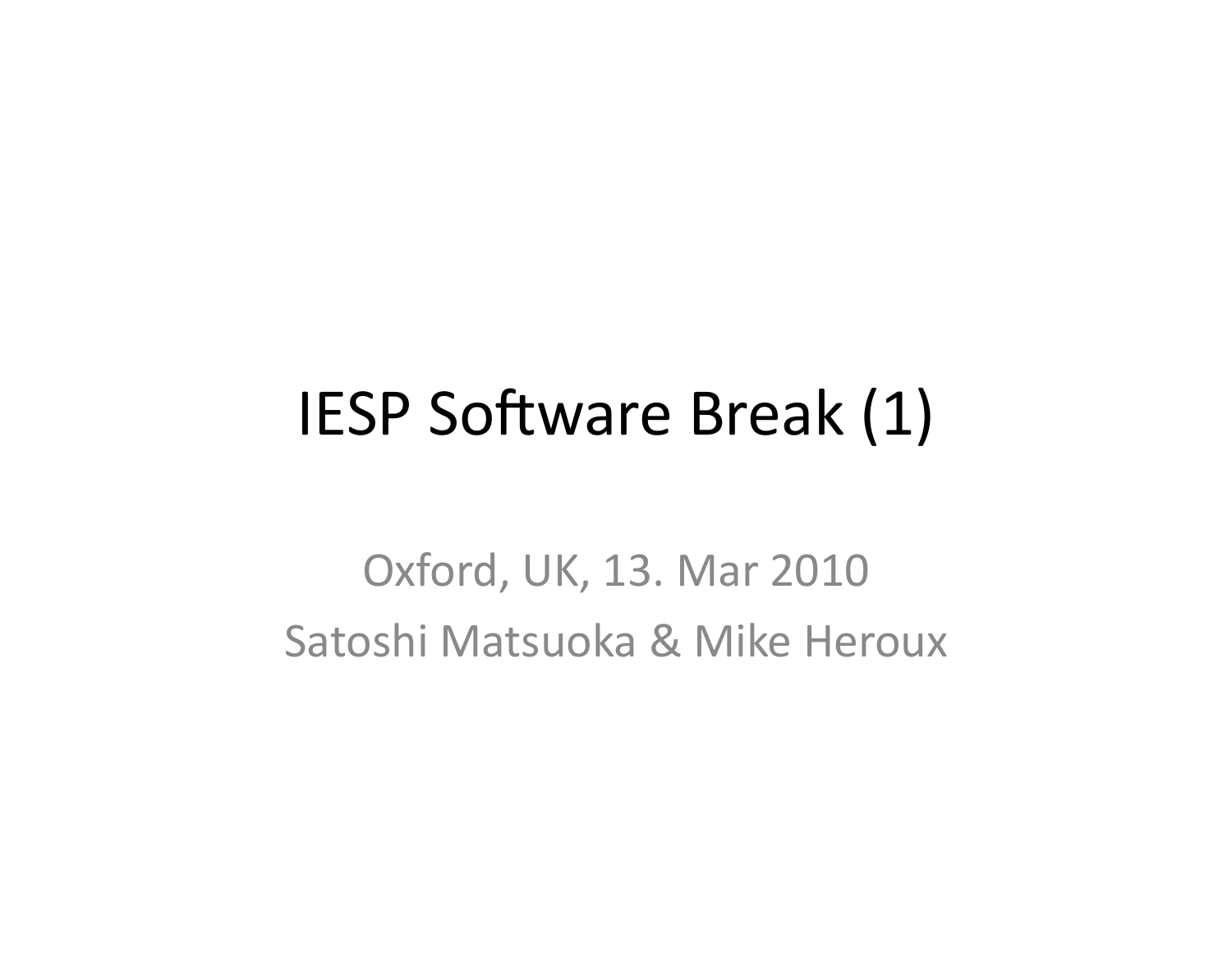## Agenda for Today

Moving from "What to Build" to "How to Build"

- Technology
	- **Refining'the'roadmap'for'so2ware'and'** algorithms on extreme-scale systems
	- $-$  **Setting a prioritized list of software components for Exascale computing as outlined in the Roadmap** 
		- **"Streamlining"'**
	- $-$  Assessing the short-term, medium-term and long-term software and algorithm needs of applications for peta/exascale systems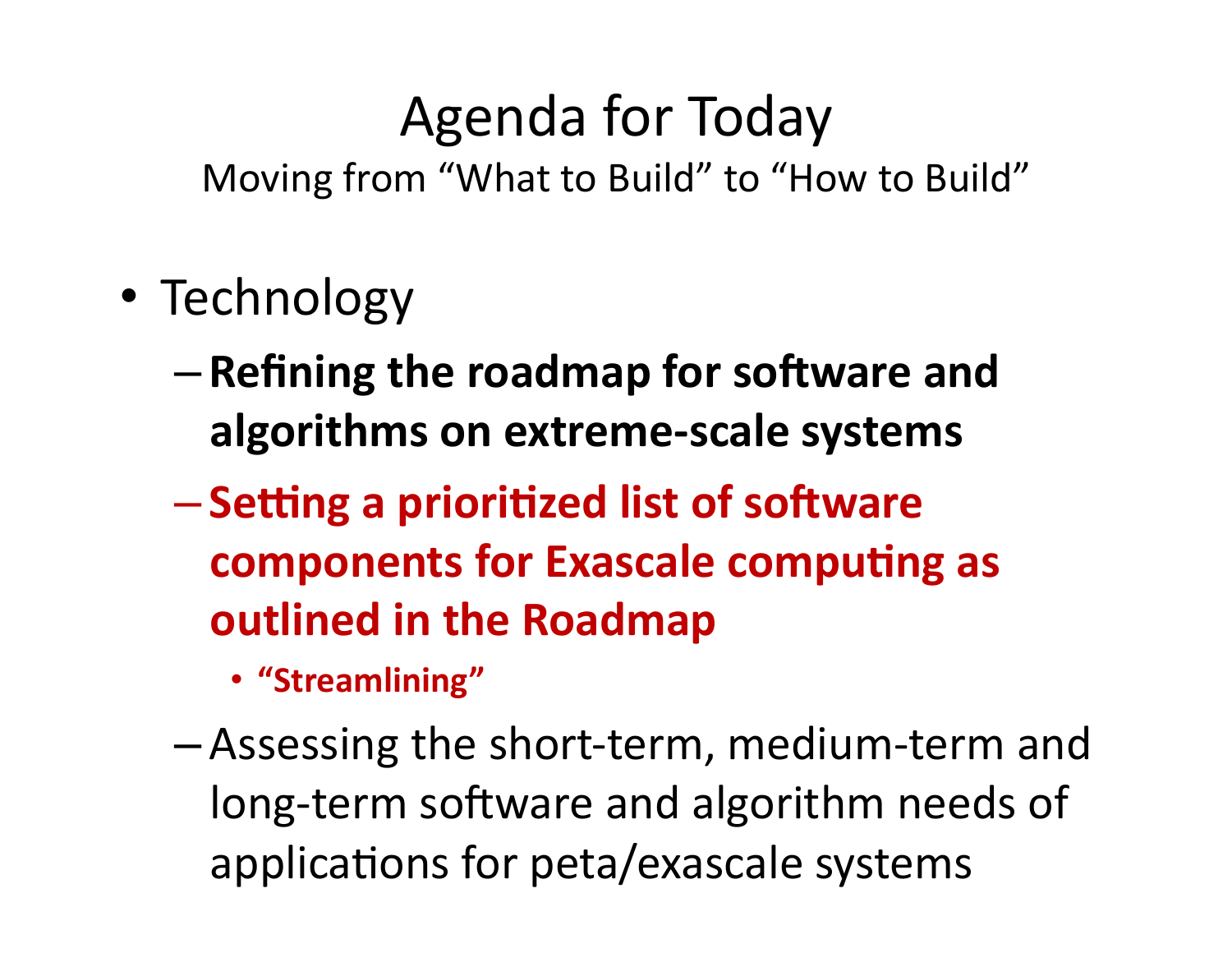### Software Topics in the Current Roadmap

#### **4.1 Systems Software**

- 4.1.1 Operating systems
- 4.1.2 Runtime Systems
- 4.1.3 I/O systems
- 4.1.4 Systems Management
- 4.1.5 External Environments

#### **4.2 Development Environments**

- 4.2.1 Programming Models
- 4.2.2 Frameworks
- 4.2.3 Compilers
- 4.2.4 Numerical Libraries
- 4.2.5 Debugging tools

### **4.3 Applications**

- 4.3.1 Application Element: Algorithms
- 4.3.2 Application Support: Data Analysis and Visualization
- 4.3.3 Application Support: Scientific Data Management

### **4.4 Crosscutting Dimensions**

- 4.4.1 Resilience
- 4.4.2 Power Management
- 4.4.3 Performance Optimization
- 4.4.4 Programmability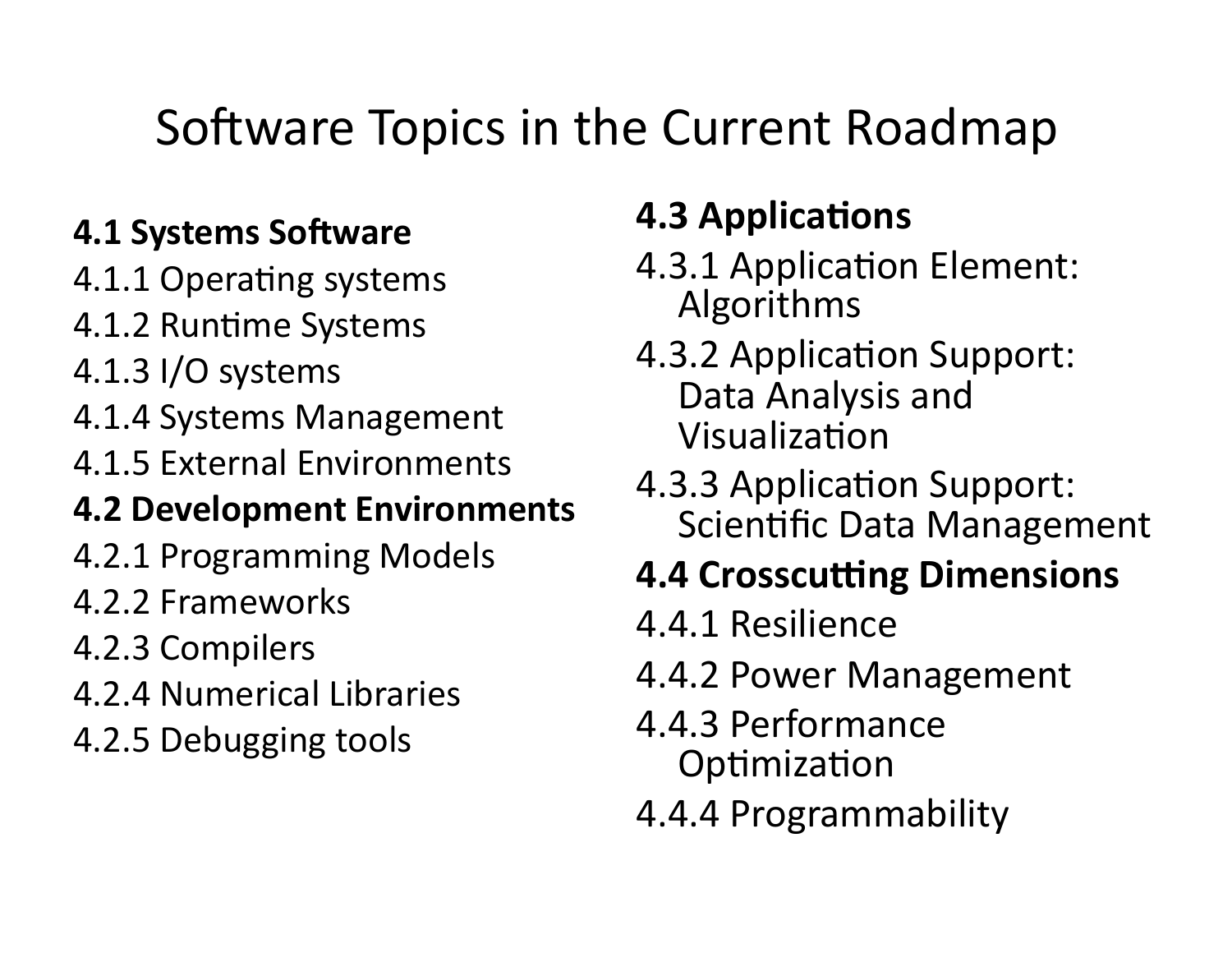### Summaries from Roadmap from TSUKUBA

3-4 minute review of each SW topic from IESP Roadmap

- Gropp: Algorithms
- Skinner: Debugging
	- $-$  Bug avoidance part of this section?
- Heroux: Frameworks
	- $-$  Libraries are separate topic.
- Choudhary:  $I/O$
- Choudhary: Scientific Data Management
- Dongarra: Libraries
	- $-$  Focus on very general-purpose libraries.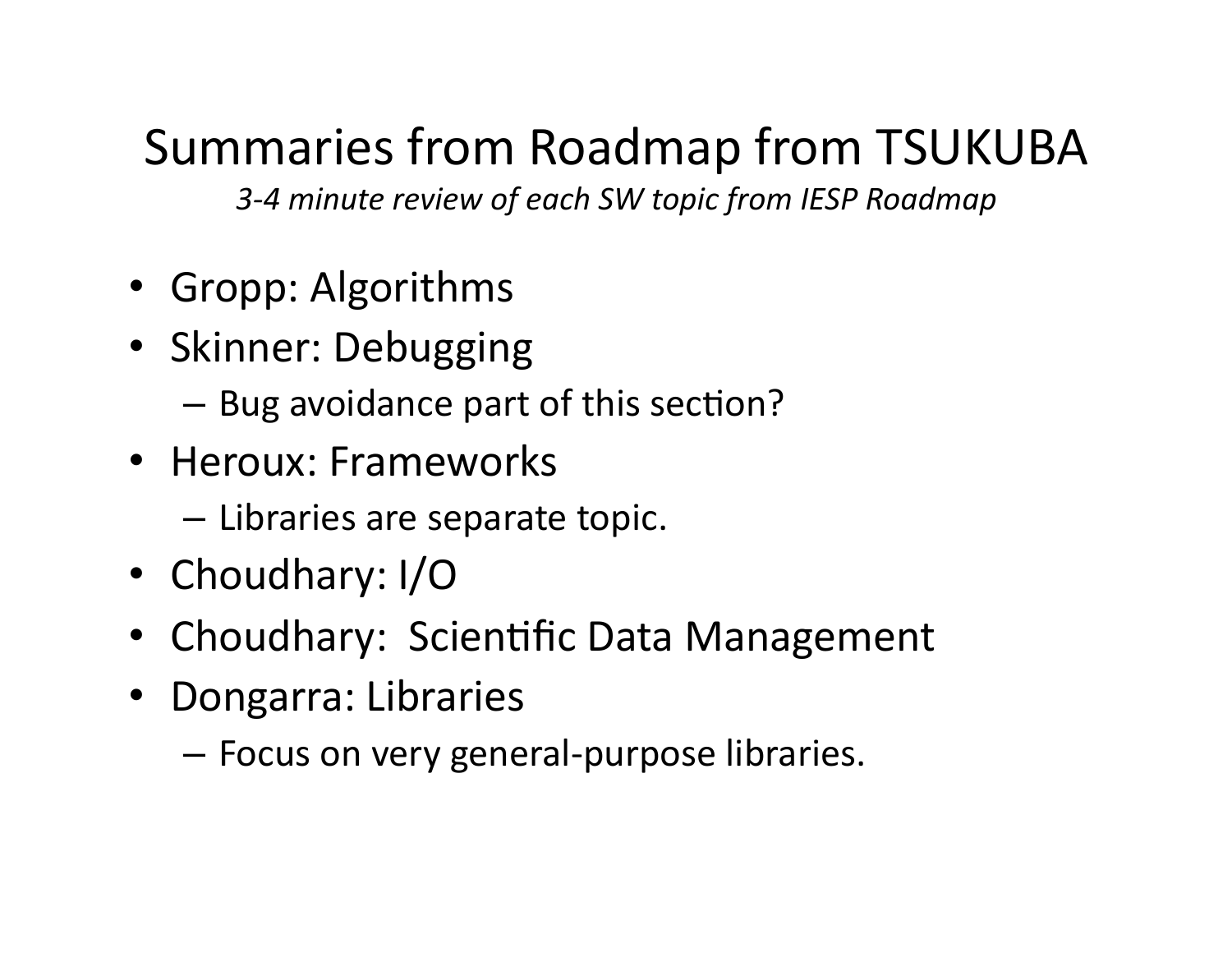# Summaries from Roadmap (p.2)

- Chapman: Programming Models
- Chapman: Compilers
- OS: Barney MacCabe
- Performance: Bernd Mohr
- Power: Satoshi Matsuoka
- Programmability: Hiroshi Nakashima
- Resilience: Franck Cappello
- Runtime systems: Jesus Labarta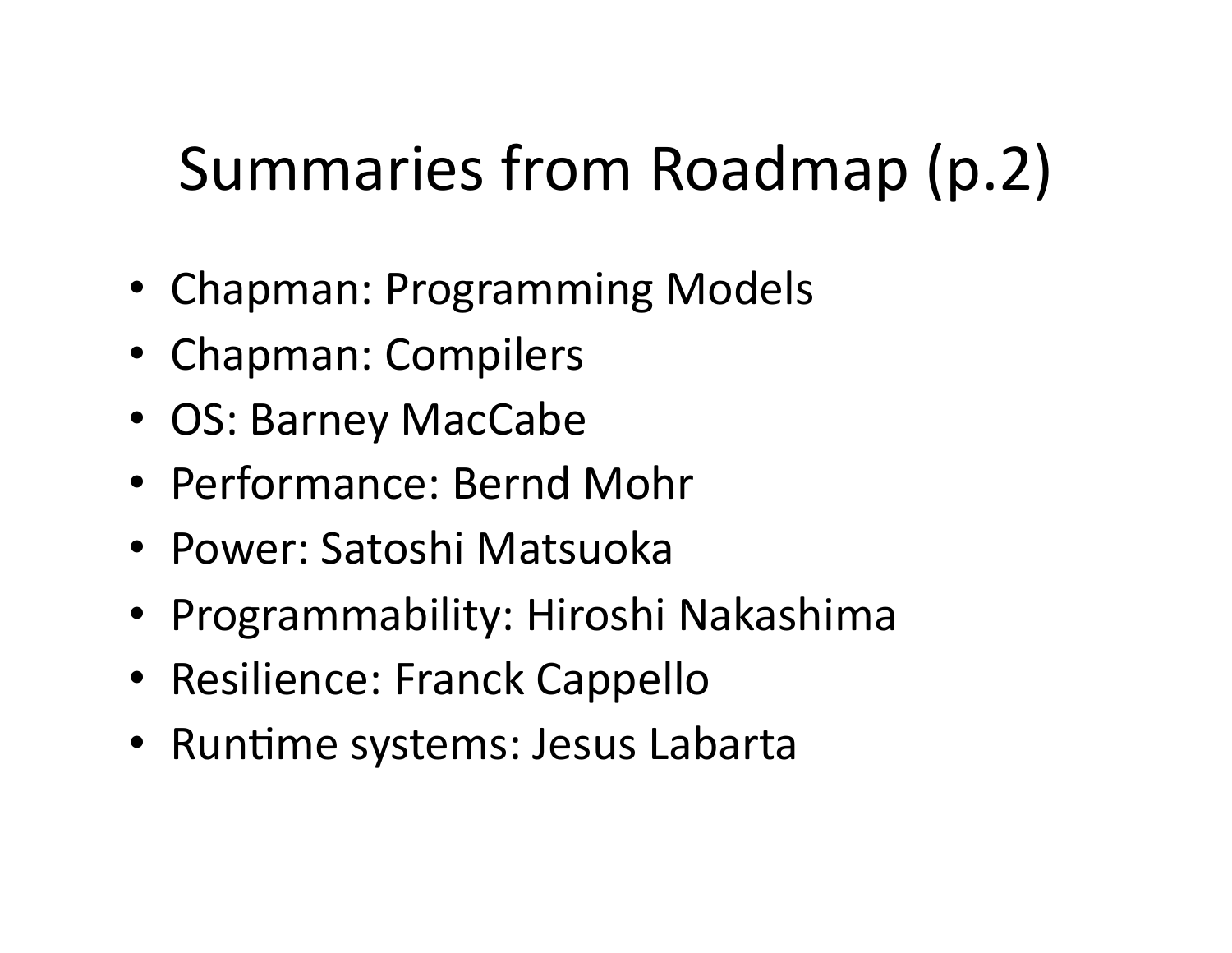## Streamlining: Exascale vs. non-Exascale **Discussion**

- Limited resources available; hard decision
- Must differentiate between things that:
	- $-$  Industry will address independently/jointly.
	- $-$  We must address items uniquely exascale.
- Some things are both exascale and not (could be good or bad).
	- Some funding will require strong exascale focus.
	- Others will require both exascale and lower scale.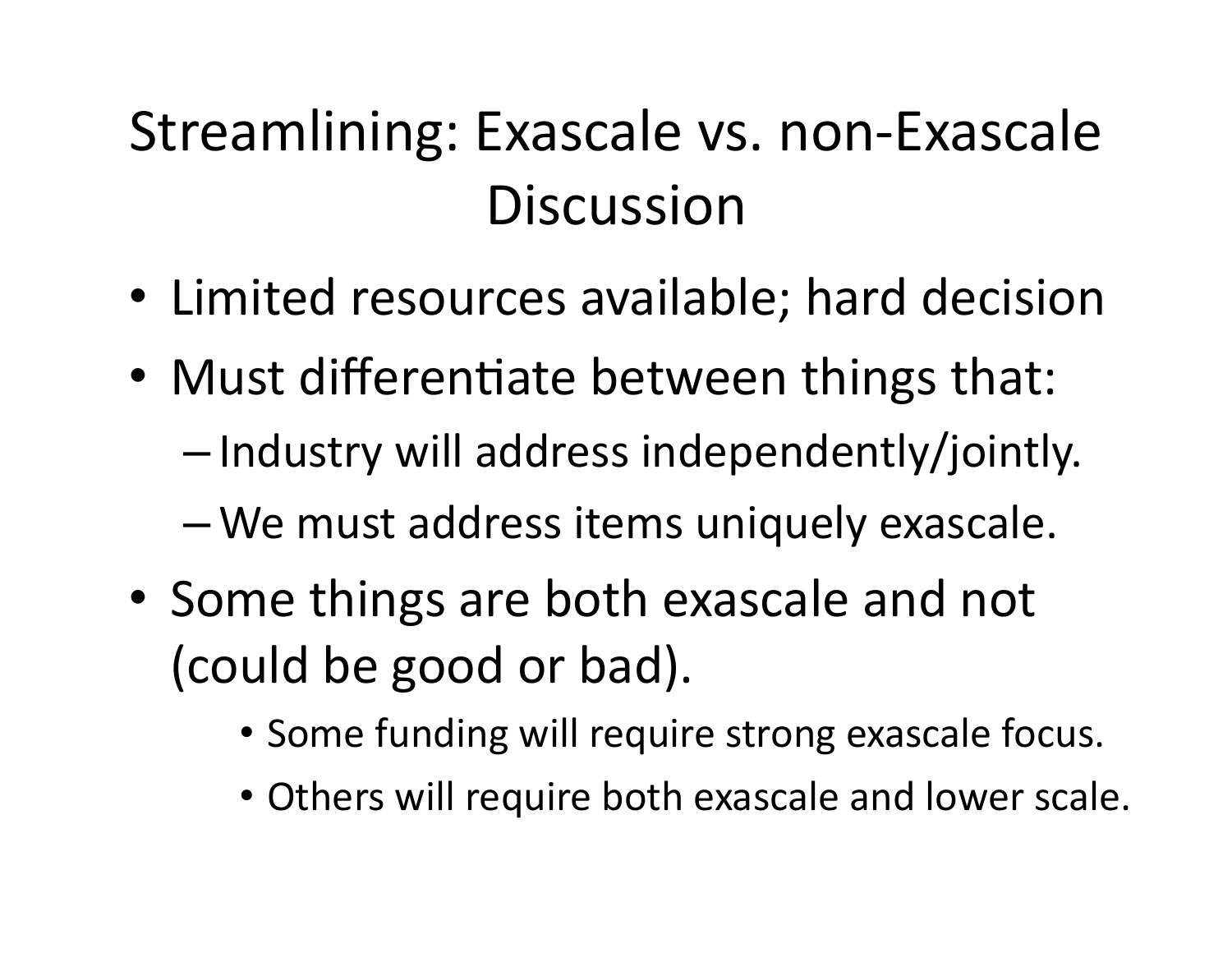## Agreed points

- Billion way parallel.
- 20MW power.
- Delivered in 2018.
- Need to ID critical SW elements.
	- What is absolutely necessary?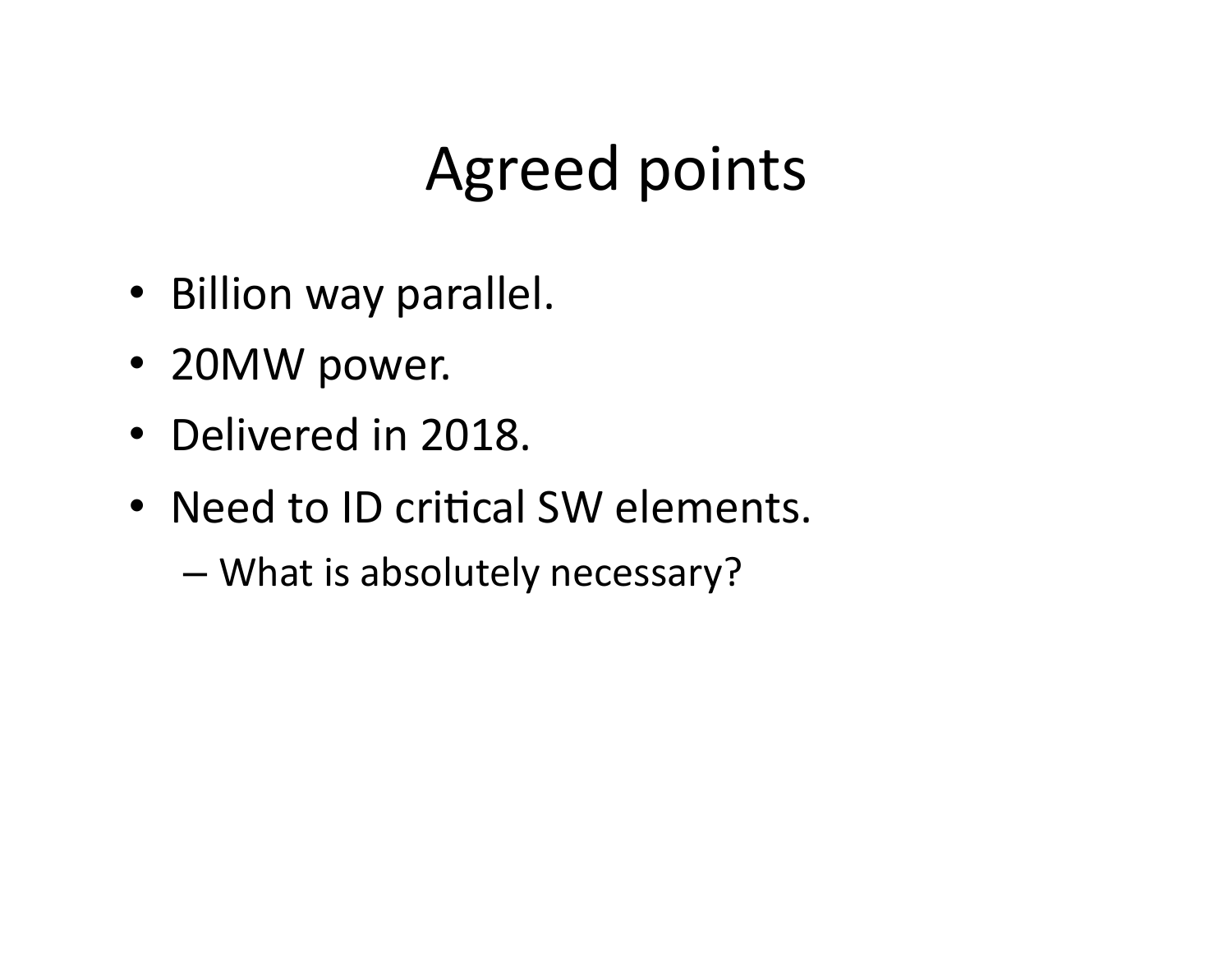## Streamlining the software components Categorizations of Subcomponents

- Overnight homework assignment for respective owners of the document of each subcomponent
- $\Rightarrow$  Categorization at the topic level too coarse
- $\Rightarrow$  Categrize their subtopics
- Category I: Uniquely Exascale
- Category II: Exascale plus trickle down (Exascale will drive)
- Category III: Primarily Sub-exascale (industry will drive)